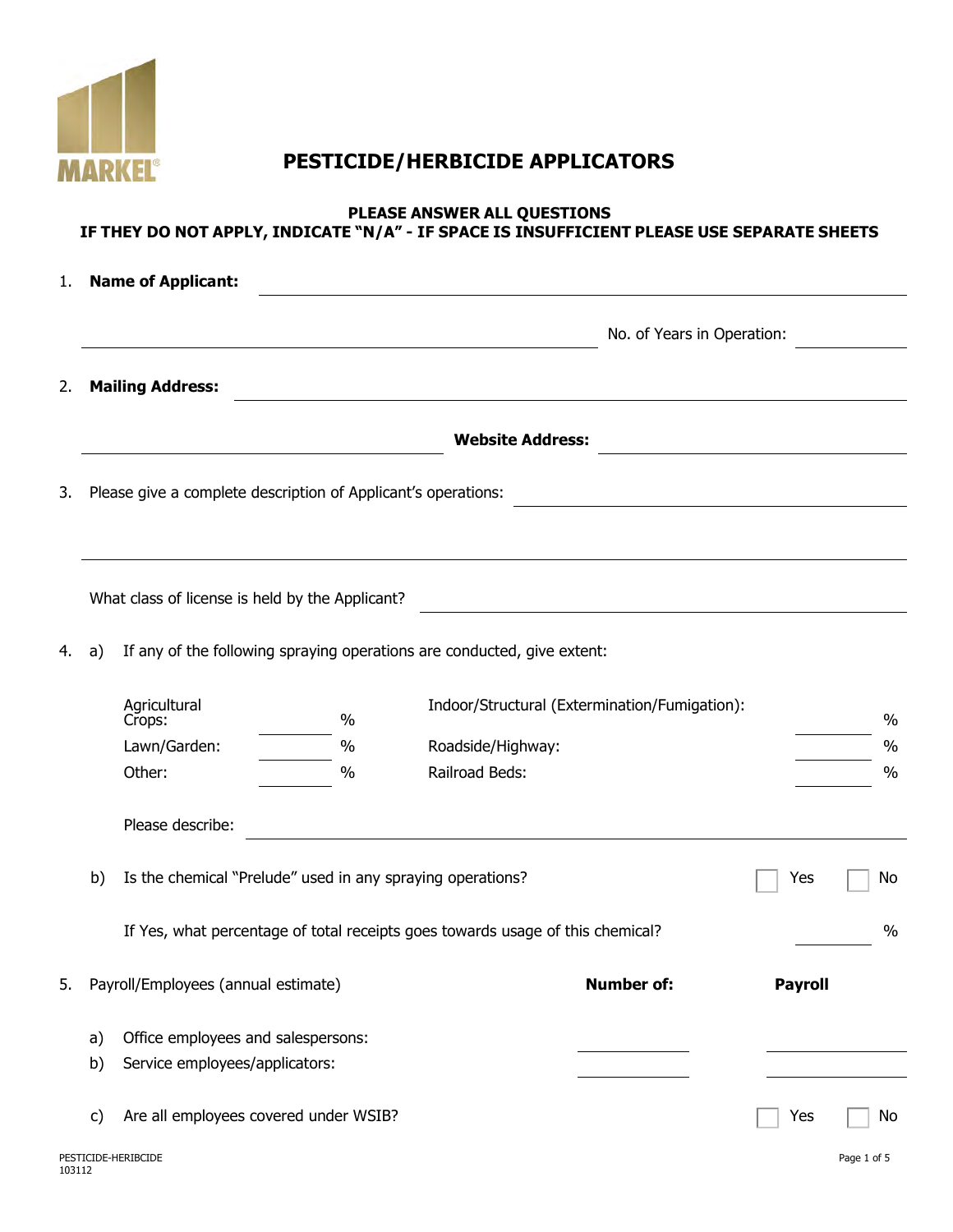| 6. |  | Supply a breakdown of gross receipts from the above operations: |  |  |  |
|----|--|-----------------------------------------------------------------|--|--|--|
|----|--|-----------------------------------------------------------------|--|--|--|

|     | a) | Agricultural Crop Spraying:                                                                        |           |
|-----|----|----------------------------------------------------------------------------------------------------|-----------|
|     | b) | Indoor/Structural Extermination:                                                                   |           |
|     |    | Fumigation:                                                                                        |           |
|     | c) | Lawn/Garden Spraying:                                                                              |           |
|     | d) | Roadside/Highway Spraying:                                                                         |           |
|     | e) | Sales of pesticide products or other products (please describe):                                   |           |
|     | f) | Railroad beds:                                                                                     |           |
|     | g) | Other:                                                                                             |           |
|     |    | Please describe:                                                                                   |           |
| 7.  |    | <b>Total Gross Receipts:</b>                                                                       |           |
| 8.  | a) | Describe work performed for Applicant by sub-contractors:                                          |           |
|     | b) | Provide percentage of receipts that go towards sub-contractors:                                    | $\%$      |
| 9.  |    | Is evidence of Liability Insurance obtained from all sub-contractors?                              | Νo<br>Yes |
| 10. | a) | Confirm all operations are carried out in conformity with Provincial Pesticide Act<br>Regulations: | Yes<br>No |
|     | b) | Do all employees handling/applying chemicals have appropriate licenses?<br>If No, Please explain:  | No<br>Yes |
| 11. |    | List courses, seminars, etc., that the principals and supervisory staff have completed:            |           |

12. What training is provided to new employees?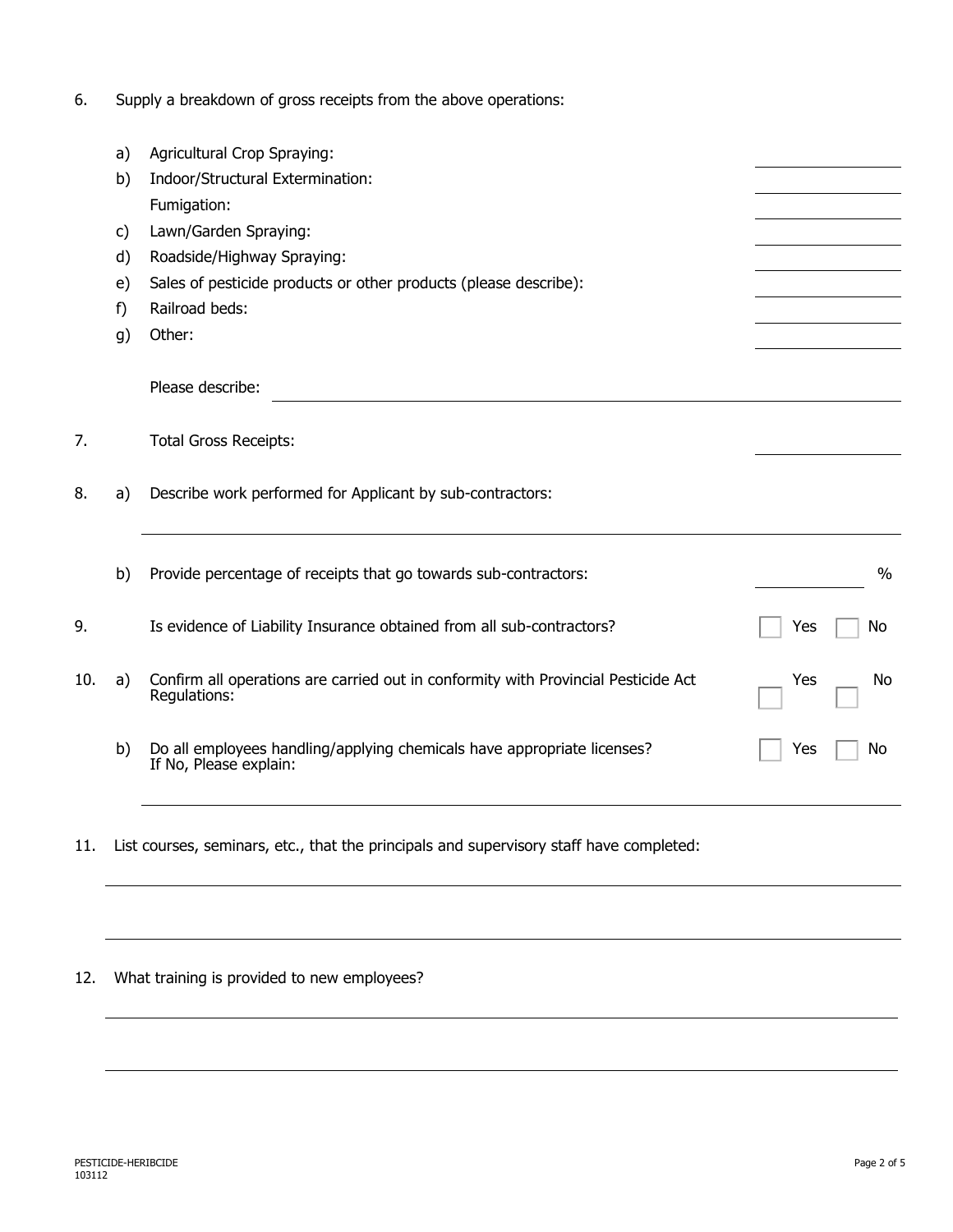|  | 13. If consultants involved in connection with Applicant's operations, please identify their type of work: |  |  |  |  |  |
|--|------------------------------------------------------------------------------------------------------------|--|--|--|--|--|
|--|------------------------------------------------------------------------------------------------------------|--|--|--|--|--|

| 14. | How long has the Applicant been in business?                                                                                                           |     |     |
|-----|--------------------------------------------------------------------------------------------------------------------------------------------------------|-----|-----|
|     | Describe Applicant's experience in this business:                                                                                                      |     |     |
|     |                                                                                                                                                        |     |     |
| 15. | Describe the average size of job undertaken by the Applicant:                                                                                          |     |     |
|     |                                                                                                                                                        |     |     |
| 16. | Describe any Contractual Agreements where you assume the liability of another party (except lease of premises,<br>easement, or side-track agreements): |     |     |
|     |                                                                                                                                                        |     |     |
| 17. | Does applicant presently carry insurance?<br>If Yes, who is present insurer:<br>Premium:                                                               | Yes | No  |
|     | Is the present insurance Claims Made?  <br>If Yes, state retro date:<br>Yes<br>No                                                                      |     |     |
|     | Are they willing to renew?<br>If No, please explain:                                                                                                   | Yes | No  |
|     | Does the policy cover all operations of the Insured?<br>If No, please describe:                                                                        | Yes | No. |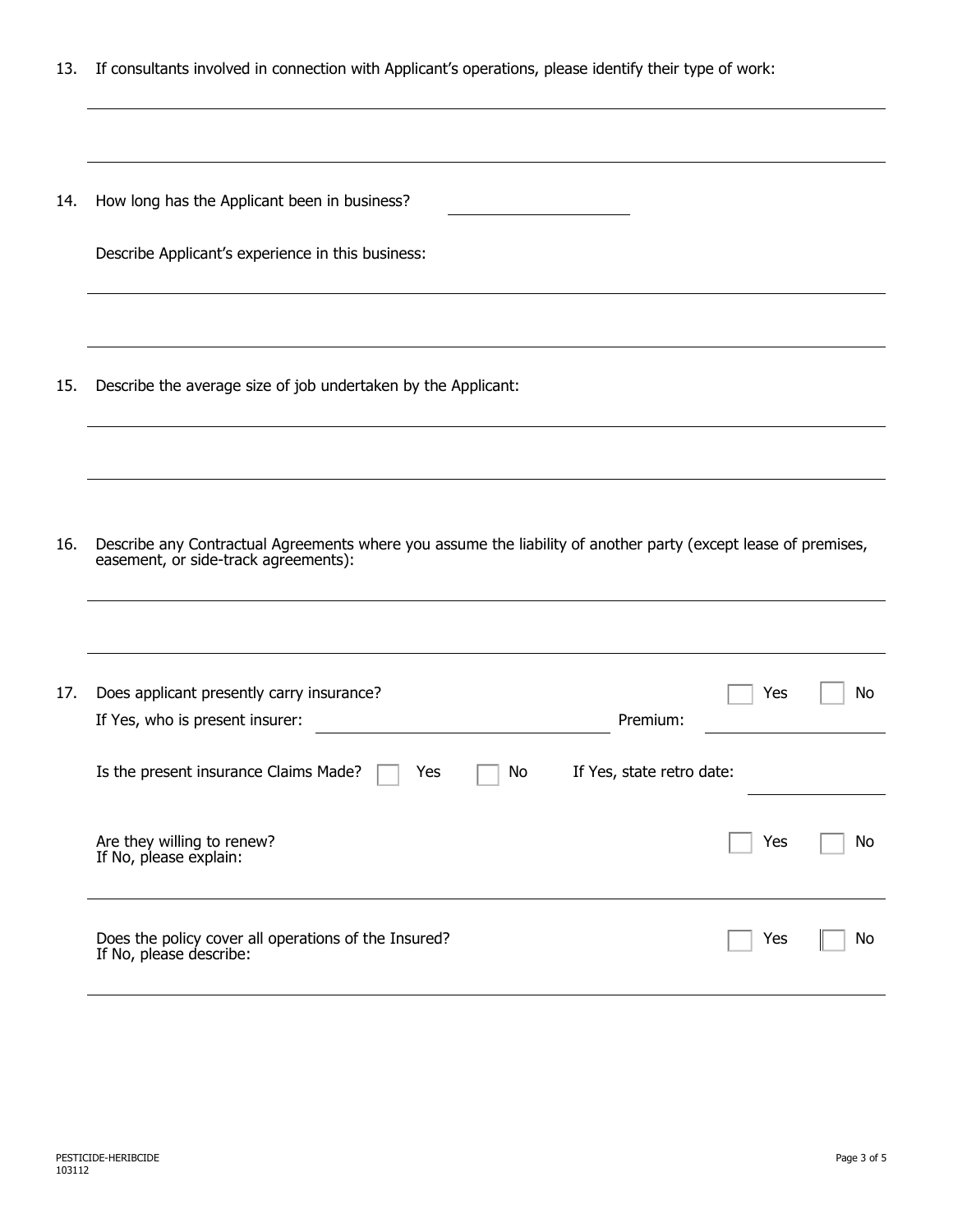### 18. **Claims History**

Include total costs from ground up for each claim, including defense costs and deductible. Include loss experience of companies which have been taken over or merged with your company.

|                             |                                                                              |            | <b>AMOUNT</b>                |         |                 |                   |               |
|-----------------------------|------------------------------------------------------------------------------|------------|------------------------------|---------|-----------------|-------------------|---------------|
| Date of                     | <b>Describe Occurrence</b>                                                   |            | Reserve                      | Paid    | <b>Expenses</b> | <b>Deductible</b> | <b>Status</b> |
| <b>Occurrence</b>           | And Injury or Damage                                                         |            |                              |         |                 |                   |               |
|                             |                                                                              |            |                              |         |                 |                   |               |
|                             |                                                                              |            |                              |         |                 |                   |               |
|                             |                                                                              |            |                              |         |                 |                   |               |
|                             |                                                                              |            |                              |         |                 |                   |               |
|                             |                                                                              |            |                              |         |                 |                   |               |
|                             |                                                                              |            |                              |         |                 |                   |               |
| If Yes, give details:       | Are you aware of any other incidents which may result in claims against you? |            |                              |         |                 | Yes               | No            |
| <b>Non-Owned Automobile</b> | Number of employees using their cars on company business:                    |            |                              |         | Regularly       | Occasionally      |               |
| Estimated annual cost of:   |                                                                              |            |                              |         |                 |                   |               |
|                             |                                                                              |            |                              |         |                 |                   |               |
| hired cars                  |                                                                              |            | cars operated under contract |         |                 |                   |               |
|                             | <b>Accident Prevention and First Aid</b>                                     |            |                              |         |                 |                   |               |
| First Aid Post:             |                                                                              |            |                              |         |                 |                   |               |
|                             |                                                                              |            |                              |         |                 |                   |               |
| Doctors:                    | Full Time:                                                                   | Part Time: |                              | Nurses: | Full Time:      | Part Time:        |               |
|                             | Fire alarm - other warning systems:                                          |            |                              |         |                 |                   |               |
|                             | Is there a security officer or are there loss prevention engineers employed? |            |                              |         |                 | Yes               | No            |
|                             | Please indicate limit(s) of liability required:                              |            |                              |         |                 |                   |               |

#### Ω Ω Ω Ω Ω Ω Ω Ω Ω Ω

This application does not bind the Applicant or the Company to complete this insurance but it is agreed that the information contained herein shall be the basis of the contract should a policy be issued.

**IMPORTANT NOTICE**: As part of our underwriting procedure, a routine inquiry may be made to obtain applicable information concerning various risk characteristics. Upon written request, additional information as to the nature and scope of the report, if one is made, will be provided.

It is mutually agreed between the Company and the Applicant that any inspection of premises, operations or any matter pertaining to insurance afforded by the Company, is made for the use and benefit of the Company only and is not to be relied upon by the Applicant in any respect.